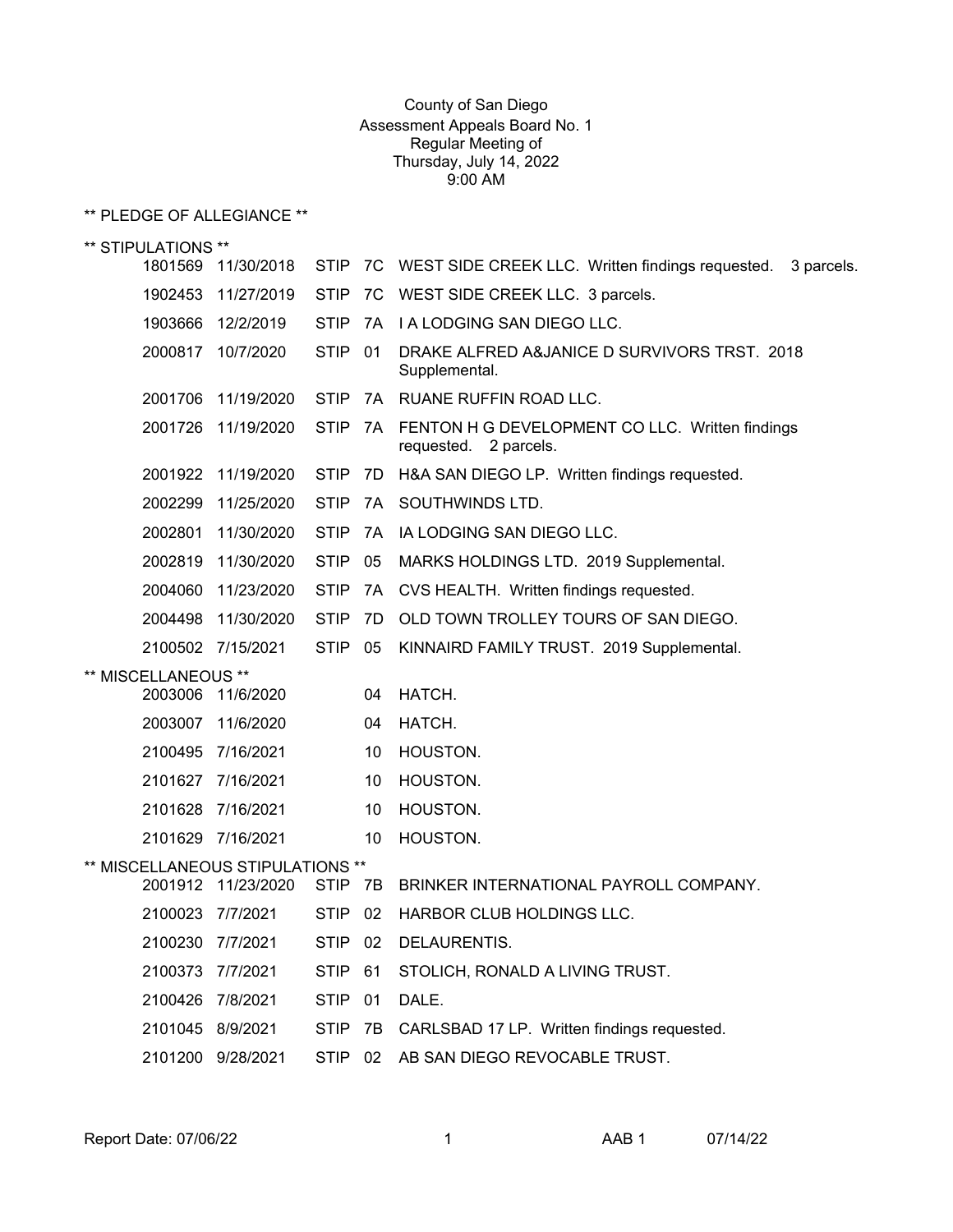\*\* MISCELLANEOUS STIPULATIONS \*\* Continued.

| 2101281                 | 10/15/2021                | <b>STIP</b> | 02        | <b>BLACKACRE REVOCABLE TRUST.</b>                                             |
|-------------------------|---------------------------|-------------|-----------|-------------------------------------------------------------------------------|
| 2101683                 | 10/29/2021                | <b>STIP</b> | 01        | SMART MEDICINE LLC.                                                           |
| 2101804                 | 11/10/2021                | <b>STIP</b> | 02        | WOODMANSEE/KEMPTON TRUST 10-31-2012.                                          |
| 2101990                 | 11/12/2021                | <b>STIP</b> | 7D        | SHELTER ISLAND INC.                                                           |
| 2101992                 | 11/12/2021                | <b>STIP</b> | 7D        | SHELTER ISLAND INC.                                                           |
| 2102209                 | 11/16/2021                | <b>STIP</b> | 61        | JUDY HILL REVOCABLE LIVING TRUST.                                             |
| 2102431                 | 11/23/2021                | <b>STIP</b> | 7B        | BRINKERS INTERNATIONAL PAYROLL COMPANY.                                       |
| 2102516                 | 11/29/2021                | <b>STIP</b> | 02        | RICHARD AND LINDA CLAYTOR.                                                    |
| 2102561                 | 11/24/2021                | <b>STIP</b> | 7В        | SDISD-SAN MARCOS LLC.                                                         |
| 2102665                 | 11/29/2021                | <b>STIP</b> | 7B        | R S F CANTA RANA LLC.                                                         |
| 2103082                 | 11/29/2021                | <b>STIP</b> | - 7C      | TRACTOR SUPPLY COMPANY - LESSEE. Written findings<br>requested.               |
|                         | 2103162 11/30/2021        | STIP 02     |           | RANGLAS FAMILY TRUST 06-29-00.                                                |
|                         | ** HEARINGS - BUSINESS ** |             |           |                                                                               |
|                         | 1903017 12/2/2019         |             | <b>B1</b> | JETBLUE AIRWAYS CORP ATTN: TAX DEPT. Written findings<br>requested.           |
| 1903018                 | 12/2/2019                 |             | B1        | ALLEGIANT AIR LLC. Written findings requested.                                |
| 1903021                 | 12/2/2019                 |             | B1        | HORIZON AIR INDUSTRIES, INC Written findings requested.                       |
| 1903022                 | 12/2/2019                 |             | <b>B1</b> | FEDERAL EXPRESS CORP. Written findings requested.                             |
| 1903023                 | 12/2/2019                 |             | <b>B1</b> | ALASKA AIRLINES, INC Written findings requested.                              |
| 2003291                 | 11/25/2020                |             | <b>B1</b> | DELTA AIR LINES, INC. Written findings requested.                             |
| 2003525                 | 11/30/2020                |             | <b>B1</b> | ALLEGIANT AIRLINES LLC. Written findings requested.                           |
| 2003530                 | 11/30/2020                |             | <b>B1</b> | HORIZON AIR INDUSTRIES INC. Written findings requested.                       |
| 2003535                 | 11/30/2020                |             | <b>B1</b> | ALASKA AIRLINES INC. Written findings requested.                              |
| 2003536                 | 11/30/2020                |             | <b>B1</b> | FEDERAL EXPRESS CORP. Written findings requested.                             |
|                         | 2003537 11/30/2020        |             |           | B1 FRONTIER AIRLINES INC. Written findings requested.                         |
| 2003546                 | 11/30/2020                |             | <b>B1</b> | JETBLUE AIRWAYS CORPORATION. Written findings requested.                      |
|                         | 2003873 11/30/2020        |             | <b>B1</b> | SENIOR AEROSPACE - JET PRODUCTS DIV.                                          |
| ** HEARINGS - REALTY ** | 1703548 2/20/2018         |             | 10        | SANTA FE SPACE CENTER, LLC. Written findings requested.<br>2013 Supplemental. |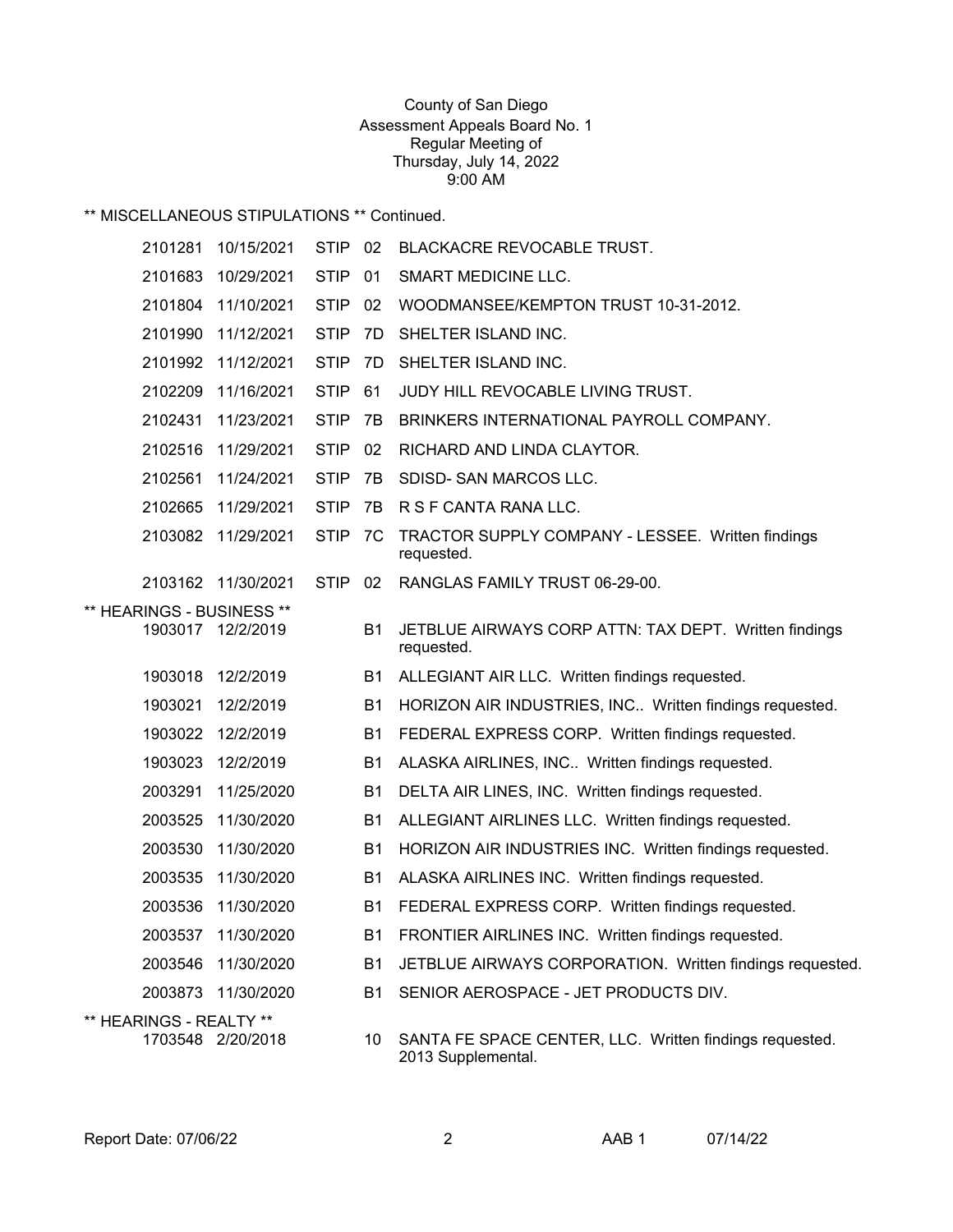| 1703653 | 6/27/2018          |         | 10              | ILLUMINA INC. Written findings requested.<br>2014 Supplemental.                             |
|---------|--------------------|---------|-----------------|---------------------------------------------------------------------------------------------|
| 1703654 | 6/27/2018          |         | 10              | ILLUMINA INC. Written findings requested.                                                   |
| 1703655 | 6/27/2018          |         | 10              | ILLUMINA INC. Written findings requested.                                                   |
| 1703656 | 6/27/2018          |         | 10              | ILLUMINA INC. Written findings requested.                                                   |
| 1800287 | 8/7/2018           |         | 10              | ILLUMINA INC. Written findings requested.<br>2015 Supplemental.                             |
| 1800288 | 8/7/2018           |         | 10              | ILLUMINA INC. Written findings requested.<br>2015 Supplemental.                             |
| 1800761 | 10/12/2018         | WDVC 10 |                 | <b>ILLUMINA INC</b>                                                                         |
| 1800900 | 10/12/2018         | WDVC 10 |                 | ILLUMINA INC. Written findings requested.                                                   |
| 1800901 | 10/12/2018         | WDVC 10 |                 | ILLUMINA INC. Written findings requested.                                                   |
| 1900245 | 8/12/2019          | WDVC 10 |                 | SLEEPY HOLLOW GENERAL PARTNERSHIP ET AL. Written<br>findings requested. 2018 Supplemental.  |
|         | 1900554 8/12/2019  | WDVC 10 |                 | SLEEPY HOLLOW GENERAL PARTNERSHIP, ET AL. Written<br>findings requested. 2018 Supplemental. |
| 1900556 | 8/26/2019          |         | 10              | MARKET STREET SQUARE LP.                                                                    |
| 1903371 | 3/5/2020           |         | 10              | VANSLYKE. 2016 Supplemental.                                                                |
| 1903373 | 3/5/2020           |         | 10              | VANSLYKE.                                                                                   |
| 1903377 | 3/23/2020          | WDVC 10 |                 | KRAUSS ASSOCIATES, LLC. Written findings requested.<br>2018<br>Supplemental.                |
| 1903400 | 12/16/2019         |         | 10              | LLOYD FAMILY INVESTMENTS LP.                                                                |
| 1903401 | 12/16/2019         |         | 10              | LLOYD FAMILY INVESTMENTS LP.                                                                |
| 1903402 | 12/16/2019         |         | 10              | LLOYD FAMILY INVESTMENTS LP.                                                                |
| 1903403 | 12/16/2019         |         | 10              | LLOYD FAMILY INVESTMENTS LP.                                                                |
| 1903404 | 12/16/2019         |         | 10              | LLOYD INVESTMENTS LP.                                                                       |
| 1903405 | 12/16/2019         |         | 10              | LLOYD INVESTMENTS LP.                                                                       |
| 1903406 | 12/16/2019         |         | 10              | LLOYD INVESTMENTS LP.                                                                       |
|         | 1903407 12/16/2019 |         |                 | 10 LLOYD FAMILY INVESTMENTS LP.                                                             |
| 1903408 | 12/16/2019         |         | 10              | LLOYD INVESTMENTS LP.                                                                       |
| 1903409 | 12/16/2019         |         | 10              | LLOYD FAMILY INVESTMENTS LP.                                                                |
| 1903410 | 12/16/2019         |         | 10              | LLOYD FAMILY INVESTMENTS LP.                                                                |
| 1903411 | 12/16/2019         |         | 10 <sup>°</sup> | LLOYD FAMILY INVESTMENTS LP.                                                                |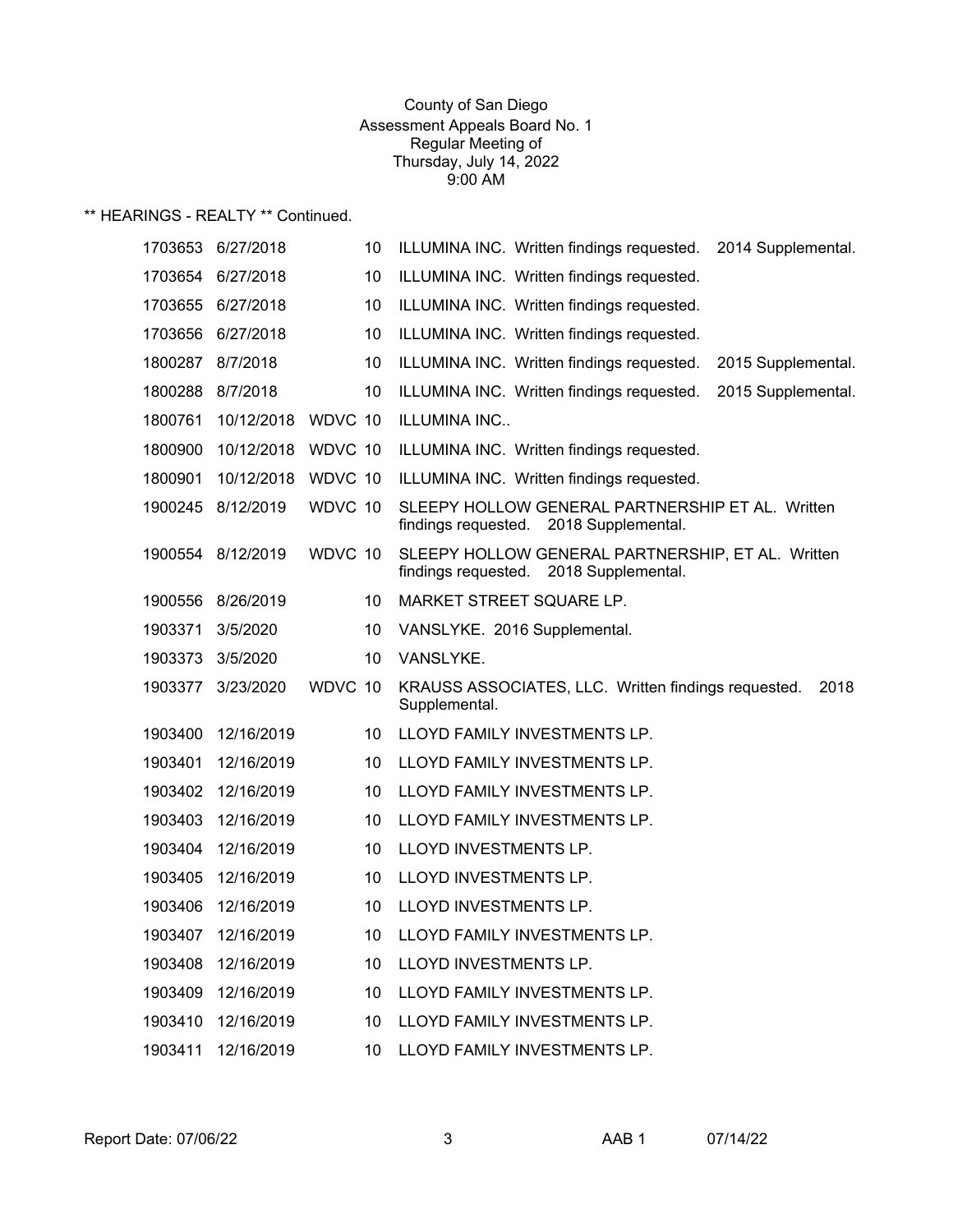| 1903412 | 12/16/2019 |         | 10 | LLOYD INVESTMENTS LP.                                                              |
|---------|------------|---------|----|------------------------------------------------------------------------------------|
| 1903413 | 12/16/2019 |         | 10 | LLOYD FAMILY INVESTMENTS LP.                                                       |
| 1903414 | 12/16/2019 |         | 10 | LLOYD FAMILY INVESTMENTS LP.                                                       |
| 1903415 | 12/16/2019 |         | 10 | LLOYD INVESTMENTS LP.                                                              |
| 1903416 | 12/16/2019 |         | 10 | LLOYD FAMILY INVESTMENTS LP.                                                       |
| 1903417 | 12/16/2019 |         | 10 | LLOYD INVESTMENTS LP.                                                              |
| 1903418 | 12/16/2019 |         | 10 | LLOYD INVESTMENTS LP.                                                              |
| 1903419 | 12/16/2019 |         | 10 | LLOYD FAMILY INVESTMENTS LP.                                                       |
| 1903420 | 12/16/2019 |         | 10 | LLOYD FAMILY INVESTMENTS LP.                                                       |
| 1903421 | 12/16/2019 |         | 10 | LLOYD FAMILY INVESTMENTS LP.                                                       |
| 1903422 | 12/16/2019 |         | 10 | LLOYD FAMILY INVESTMENTS LP.                                                       |
| 1903423 | 12/16/2019 |         | 10 | LLOYD FAMILY INVESTMENTS LP.                                                       |
| 1903424 | 12/16/2019 |         | 10 | LLOYD FAMILY INVESTMENTS.                                                          |
| 1903425 | 12/16/2019 |         | 10 | LLOYD FAMILY INVESTMENTS LP.                                                       |
| 1903426 | 12/16/2019 |         | 10 | LLOYD FAMILY INVESTMENTS LP.                                                       |
| 1903427 | 12/16/2019 |         | 10 | LLOYD FAMILY INVESTMENTS LP.                                                       |
| 1903845 | 3/5/2020   |         | 10 | VANSLYKE.                                                                          |
| 1903904 | 11/4/2019  | WDVC 10 |    | <b>FARMERS &amp; MERCHANTS TRUST CO AS TRUSTEE. Written</b><br>findings requested. |
| 1903950 | 3/2/2020   |         | 10 | LLOYD FAMILY INVESTMENTS LP.                                                       |
| 1903951 | 3/2/2020   |         | 10 | LLOYD FAMILY INVESTMENTS LP.                                                       |
| 1903952 | 3/2/2020   |         | 10 | LLOYD FAMILY INVESTMENTS LP.                                                       |
| 1903953 | 3/2/2020   |         | 10 | LLOYD FAMILY INVESTMENTS LP.                                                       |
| 1904011 | 3/5/2020   |         | 10 | VANSLYKE.                                                                          |
| 1904082 | 6/15/2020  |         | 10 | 5077 COLLEGE AVENUE LLC. 2018 Supplemental.                                        |
| 2000626 | 7/13/2020  |         | 10 | CASSOLATO. 2018 Supplemental.                                                      |
| 2000825 | 7/28/2020  | WDVC 10 |    | STITT REVOCABLE FAMILY TRUST. Written findings requested.<br>2019 Supplemental.    |
| 2000953 | 10/15/2020 |         | 05 | LONGINA CZAJKOWSKI LIVING TRUST. Written findings<br>requested.                    |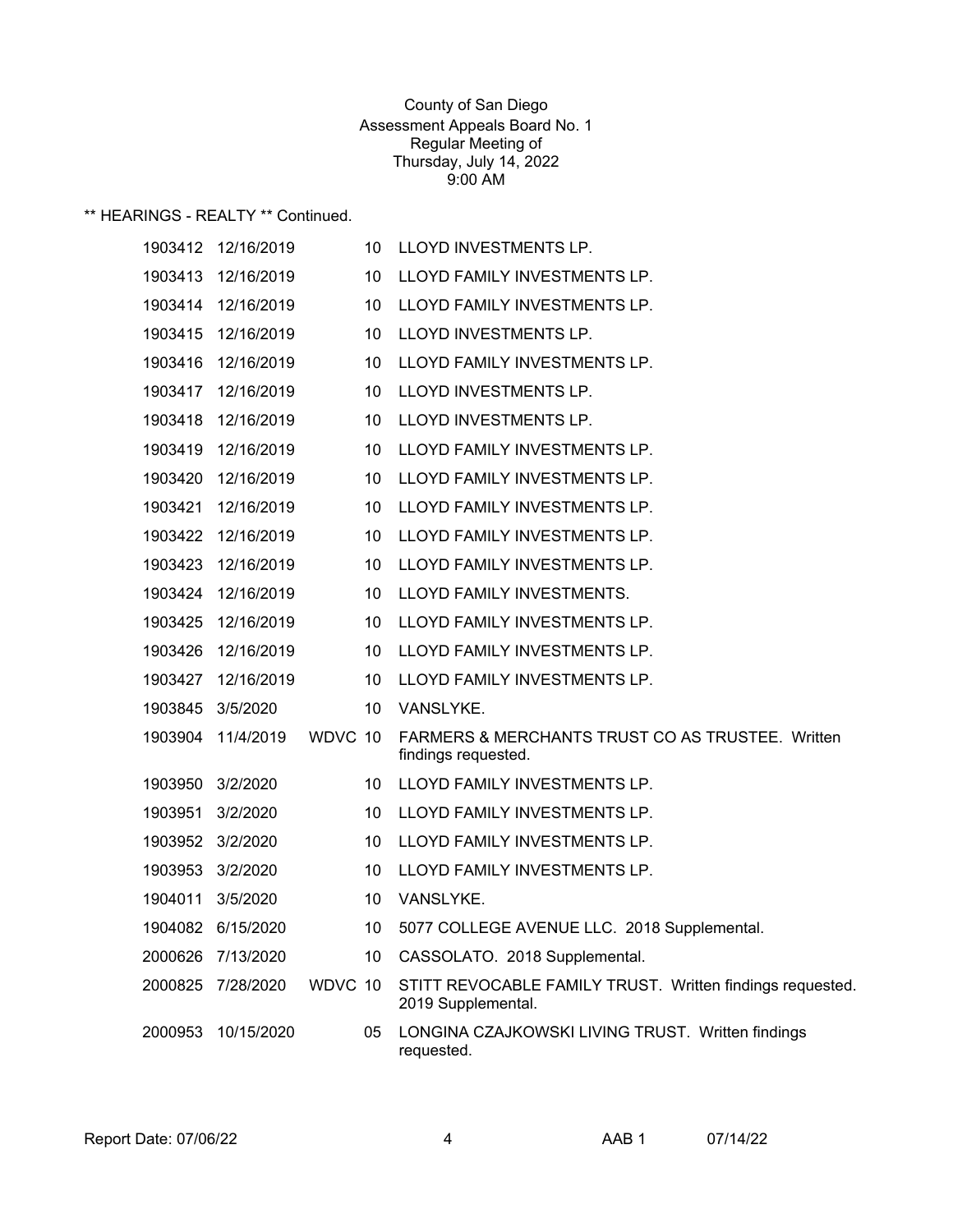| 8/11/2020  |             | 7A   | 13075 EVENINGS CREEK DRIVE SOUTH LLC.                                 |
|------------|-------------|------|-----------------------------------------------------------------------|
| 11/5/2020  |             | 05   | LONGINA CZAJKOWSKI LIVING TRUST. Written findings<br>requested.       |
| 10/7/2020  |             | 10   | CASSOLATO.                                                            |
| 11/19/2020 |             | 7C   | LIVE WIRE INVESTMENTS LLC. Written findings requested.                |
| 11/19/2020 |             | 7A   | HTC INVESTMENTS LLC. Written findings requested.                      |
| 11/19/2020 | <b>DOK</b>  | 7D   | H G FENTON PROPERTY COMPANY. Written findings requested.              |
| 11/19/2020 |             | 7D   | CHH TORREY PINES HOTEL PARTNERSHIP LP. Written findings<br>requested. |
| 11/23/2020 |             | 7A   | KASHL CORP. Written findings requested.                               |
| 11/23/2020 | <b>STIP</b> | 7A   | KASHL CORP. Written findings requested.                               |
| 11/25/2020 | <b>DOK</b>  | 7A   | BALLPARK PLAZA LLC. Written findings requested.                       |
| 11/25/2020 | <b>DOK</b>  | 7A   | BALLPARK PLAZA LLC. Written findings requested.                       |
| 11/25/2020 | <b>DOK</b>  | 7A   | HANSEN FAMILY TRUST #3 04-04-97. Written findings requested.          |
| 11/25/2020 | <b>DOK</b>  | 7D   | 7625 MESA COLLEGE DRIVE LLC. Written findings requested.              |
| 11/25/2020 | <b>DOK</b>  | 7A   | SAN DIEGO HOTEL CIRCLE OWNER. Written findings requested.             |
| 11/30/2020 |             | 7A   | ARC HOSPITALITY PORTFOLIO I NTC OWN.                                  |
| 11/30/2020 |             | 7A   | APARTMENTS AT LITTLE ITALY LLC.                                       |
| 9/4/2020   | <b>STIP</b> | 05   | MASANES. Written findings requested.                                  |
| 12/18/2020 |             | 10   | LLOYD FAMILY INVESTMENTS LP.                                          |
| 11/30/2020 | <b>STIP</b> | 7A   | C L P F-CARMEL MOUNTAIN LP.                                           |
| 11/30/2020 | <b>STIP</b> | 7A   | CLPF-CARMEL MOUNTAIN LP.                                              |
| 11/30/2020 | <b>DOK</b>  | 05   | NORRIS.                                                               |
| 11/30/2020 |             | 7A   | SVAP III POWAY CROSSINGS LLC. 7 parcels.                              |
| 11/30/2020 | <b>DOK</b>  | 7C   | CH REALTY VII/R SAN DIEGO EASTLAKE TERR. 8 parcels.                   |
| 11/30/2020 | <b>DOK</b>  |      | THOMAS B TRAFECANTY TRUST. Written findings requested.                |
| 11/30/2020 |             | 7C   | ISTAR BLUES INC. 7 parcels.                                           |
| 11/23/2020 | <b>STIP</b> | 7B   | AUTOZONE PARTS INC. Written findings requested.                       |
| 11/30/2020 |             | 7В   | RUDLOFF FAMILY LIVING TRUST.                                          |
| 11/30/2020 |             | 7D - | PACIFIC WRIGHT LLC. Written findings requested.                       |
|            |             |      | 7A                                                                    |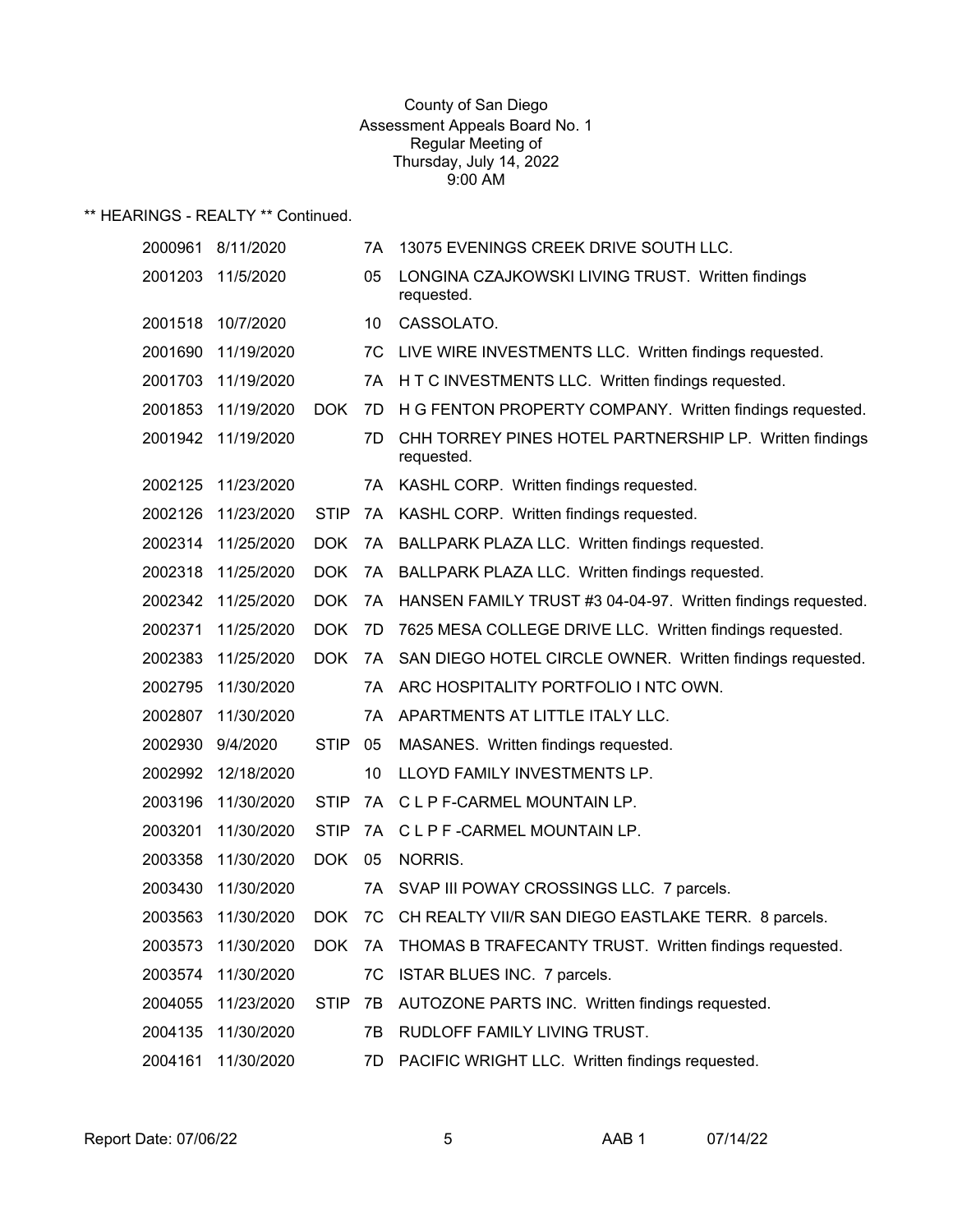| 11/30/2020 |             |                 | 7D LIPT SAN DIEGO INC.                                                         |
|------------|-------------|-----------------|--------------------------------------------------------------------------------|
| 11/30/2020 |             | 7D.             | LIPT SAN DIEGO INC.                                                            |
| 11/20/2020 | DEF         | 03              | KEITH G. & CECILIA G. BACH.                                                    |
| 11/20/2020 | <b>DEF</b>  | 03              | KEITH G & CECILIA G. BACH.                                                     |
| 11/20/2020 | <b>DEF</b>  | 03              | KEITH G & CECILIA G. BACH.                                                     |
| 11/20/2020 | <b>DEF</b>  | 03              | KEITH G & CECILIA G. BACH.                                                     |
| 3/3/2021   |             | 05              | SCP CORRIDOR LLC. Written findings requested. 2019<br>Supplemental. 5 parcels. |
| 4/16/2021  |             | 10 <sup>°</sup> | MACHADO TRUST A 07-29-76 ET AL. Written findings requested.                    |
| 10/22/2021 |             | 05              | LONGINA CZAJKOWSKI LIVING TRUST. Written findings<br>requested.                |
| 10/22/2021 |             | 05              | LONGINA CZAJKOWSKI LIVING TRUST. Written findings<br>requested.                |
| 11/5/2021  | <b>STIP</b> | 05              | MASANES. Written findings requested.                                           |
| 11/10/2021 | <b>DEF</b>  | 05              | NORRIS FAMILY LIVING TRUST.                                                    |
| 11/10/2021 | <b>DEF</b>  | 05              | NORRIS FAMILY LIVING TRUST.                                                    |
| 11/10/2021 |             | 05              | NORRIS FAMILY LIVING TRUST.                                                    |
|            |             |                 |                                                                                |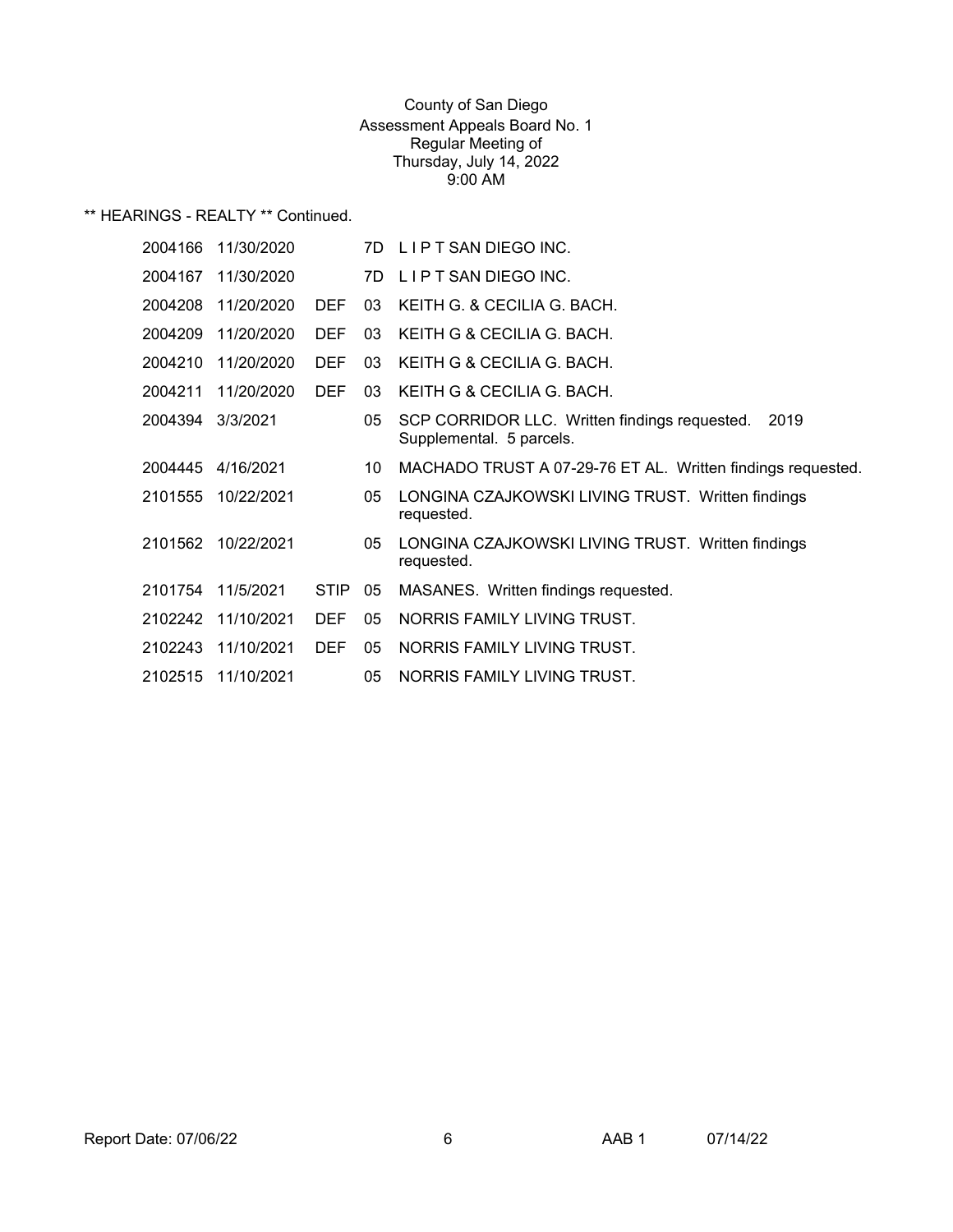|                                    | ** HEARINGS - BUSINESS ** |             |           |                                                                               |
|------------------------------------|---------------------------|-------------|-----------|-------------------------------------------------------------------------------|
|                                    | 2003846 11/30/2020        |             | B2 -      | ALVARADO HOSPITAL LLC.                                                        |
| 2004512 6/7/2021                   |                           |             | <b>B2</b> | ALVARADO HOSPITAL LLC.                                                        |
| 2004513 6/7/2021                   |                           |             | <b>B2</b> | ALVARADO HOSPITAL LLC.                                                        |
| 2004514 6/7/2021                   |                           |             | <b>B2</b> | ALVARADO HOSPITAL LLC.                                                        |
| 2004515 6/7/2021                   |                           |             | <b>B2</b> | ALVARADO HOSPITAL LLC.                                                        |
| ** HEARINGS - REALTY **<br>1701968 | 11/29/2017                |             | 7D        | MMM EAST INC. Written findings requested.<br>8 parcels.                       |
| 1701969                            | 11/29/2017                |             | 7D        | MMM WEST INC. Written findings requested.<br>7 parcels.                       |
| 1702397                            | 11/30/2017                |             | 7A        | LC INVESTMENT 2010 LLC.                                                       |
| 1703011                            | 11/30/2017                |             | 7A.       | LC INVESTMENT 2010 LLC. 30 parcels.                                           |
| 1800929                            | 10/3/2018                 |             | 7C        | EGP 2297 OTAY LLC.                                                            |
| 1801445                            | 11/28/2018                |             | 7D        | M M M EAST INC. Written findings requested.<br>8 parcels.                     |
| 1801446                            | 11/28/2018                |             | 7D        | M M M WEST INC. Written findings requested.<br>7 parcels.                     |
| 1801807                            | 11/30/2018                |             | 7C        | EGP 2297 OTAY LLC.                                                            |
| 1802190                            | 11/30/2018                |             | 7A        | L C INVESTMENT 2010 LLC. 31 parcels.                                          |
| 1901494                            | 11/8/2019                 |             | 7C        | ATC WATERTOWN LLC.                                                            |
| 1902207                            | 12/2/2019                 | <b>STIP</b> | 7D        | SUNROAD K M LAND INC. 5 parcels.                                              |
| 1902432                            | 11/27/2019                |             | 7D        | M M M EAST INC. Written findings requested. 8 parcels.                        |
| 1902447                            | 11/27/2019                |             | 7C        | NORTHWEST VILLAGE PARCEL 1 LLC. Written findings<br>requested.                |
| 1902714                            | 12/2/2019                 |             | 7C        | EGP 2297 OTAY LLC.                                                            |
| 1902816                            | 11/27/2019                |             | 7D        | M M M WEST INC. Written findings requested. 7 parcels.                        |
| 1902922                            | 11/27/2019                |             | 7C        | URBAN VILLAGE RESIDENTIAL LLC.                                                |
| 1902923                            | 11/27/2019                |             | 7C        | CITY HEIGHTS REALTY LLC-AFFECTED PARTY. Written<br>findings requested.        |
| 1903518                            | 12/2/2019                 |             |           | 7A LC INVESTMENT 2010 LLC.                                                    |
| 1904031                            | 12/2/2019                 | <b>STIP</b> | 7D        | K M R REAL PROPERTY LLC.                                                      |
| 1904100                            | 6/23/2020                 |             | 7C.       | CITY HEIGHTS REALTY LLC. Written findings requested.<br>2018<br>Supplemental. |
| 2000017                            | 7/8/2020                  |             | 02        | FERNANDO & HENRIETTA ESPANA.                                                  |
|                                    |                           |             |           |                                                                               |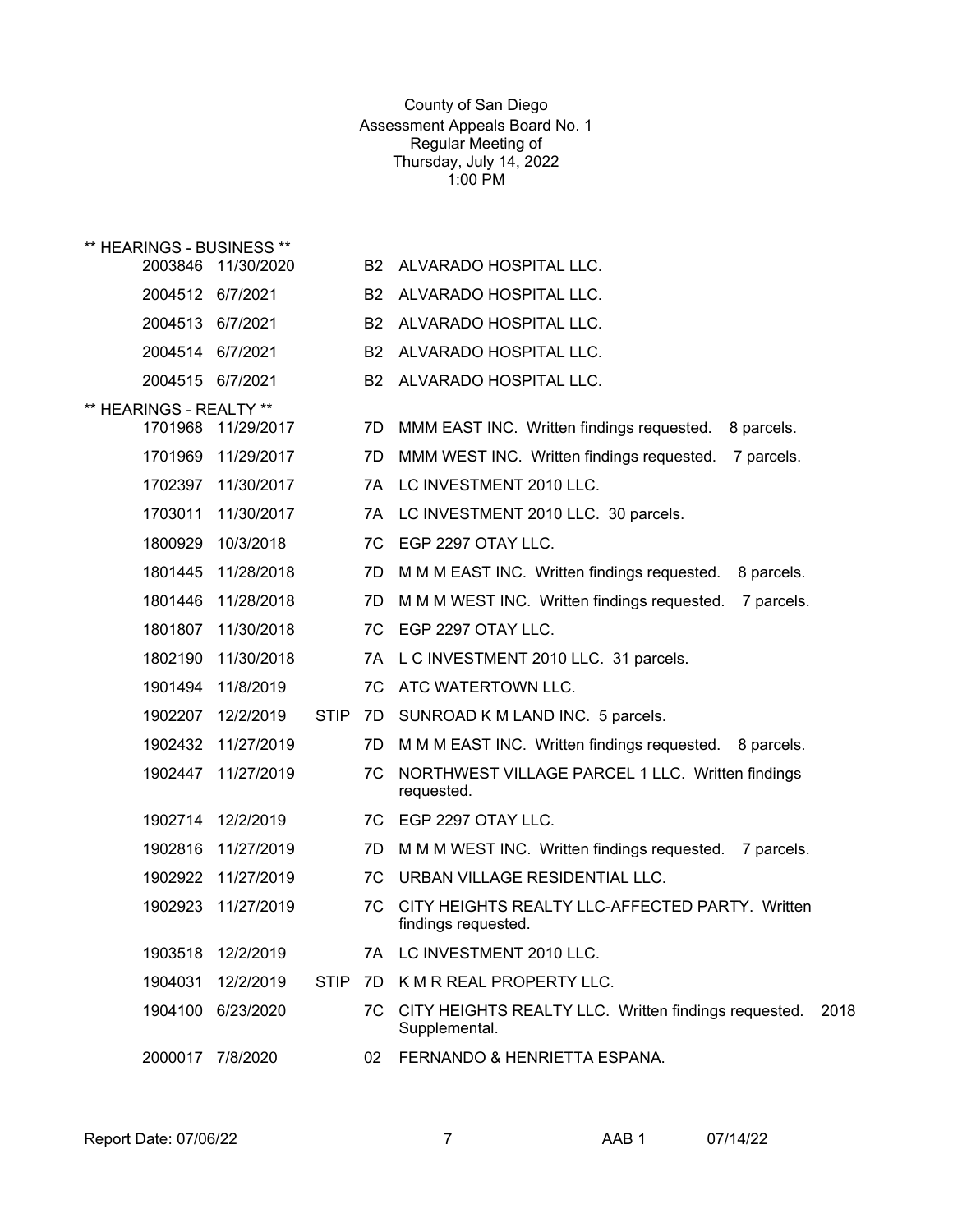| 2000439 | 7/13/2020          | <b>DEF</b>  | 05  | KENNETH W. OVERMILLER & BONNI S, COGAN T. 2019<br>Supplemental.        |
|---------|--------------------|-------------|-----|------------------------------------------------------------------------|
| 2001119 | 10/19/2020         | <b>STIP</b> | 7A  | BSK DEL PARTNERS LLC. 2019 Supplemental.                               |
| 2001122 | 10/17/2020         | <b>DEF</b>  | 04  | MARTIN. 2019 Supplemental.                                             |
| 2001160 | 11/2/2020          |             | 7B  | <b>WALGREEN CO.</b>                                                    |
| 2001326 | 11/16/2020         |             | 7D. | AL U S S/LA JOLLA II SENIOR HOUSING LP. Written findings<br>requested. |
| 2001429 | 11/12/2020         | <b>STIP</b> | 04  | TORRES.                                                                |
| 2001861 | 11/19/2020         |             | 7В  | FENTON H G CO. Written findings requested.<br>2 parcels.               |
| 2001924 | 11/19/2020         |             | 7B  | DONAHUE SCHRIBER REALTY GROUP LP. Written findings<br>requested.       |
| 2001926 | 11/19/2020         |             | 7D. | MMM EAST INC. Written findings requested. 8 parcels.                   |
| 2001931 | 11/19/2020         |             | 7D  | M M M WEST INC. Written findings requested. 7 parcels.                 |
| 2002134 | 11/23/2020         |             | 7C  | WINDSOR CARE CENTER NATIONAL CITY LTD.                                 |
| 2002204 | 11/23/2020         |             | 7В  | AMERICAN TOWER LP.                                                     |
| 2002321 | 11/25/2020         |             | 7D  | LYTX, INC AS LESSEE.                                                   |
| 2002322 | 11/25/2020         |             | 7D  | LYTX, INC. AS LESSEE.                                                  |
| 2002502 | 11/30/2020         |             | 7A  | SWVP MDM LLC.                                                          |
| 2002659 | 11/30/2020         | <b>REC</b>  | 7A  | EUSTON PROPERTIES LLC.                                                 |
| 2002720 | 9/21/2020          | WDMK 05     |     | OSBORN FAMILY TRUST.                                                   |
| 2002811 | 11/30/2020         |             | 7В. | ESCONDIDO SH LLC.                                                      |
| 2002823 | 11/30/2020         |             | 10  | KUBANIS. 2019 Supplemental.                                            |
| 2002824 | 11/30/2020         |             | 7B  | SIR CAMPBELL PLACE INC. 3 parcels.                                     |
| 2002842 | 11/30/2020         |             | 7A  | SWVP DEL MAR HOTEL LLC.                                                |
| 2002929 | 11/30/2020         |             | 7D  | CATALENT (LESSEE).                                                     |
|         | 2002995 11/23/2020 |             | 10  | MCGEHEE. Written findings requested. 2019 Supplemental.                |
| 2002997 | 10/20/2020         |             | 7B  | ESCONDIDO SH LLC. 2019 Supplemental.                                   |
| 2003048 | 11/30/2020         |             |     | 7A APPLE SEVEN S P E SAN DIEGO INC.                                    |
| 2003063 | 11/30/2020         |             |     | 7A APPLE SEVEN SPE RANCHO BERNARDO INC.                                |
|         | 2003128 11/30/2020 |             | 7A  | BERNARDO PALM LP.                                                      |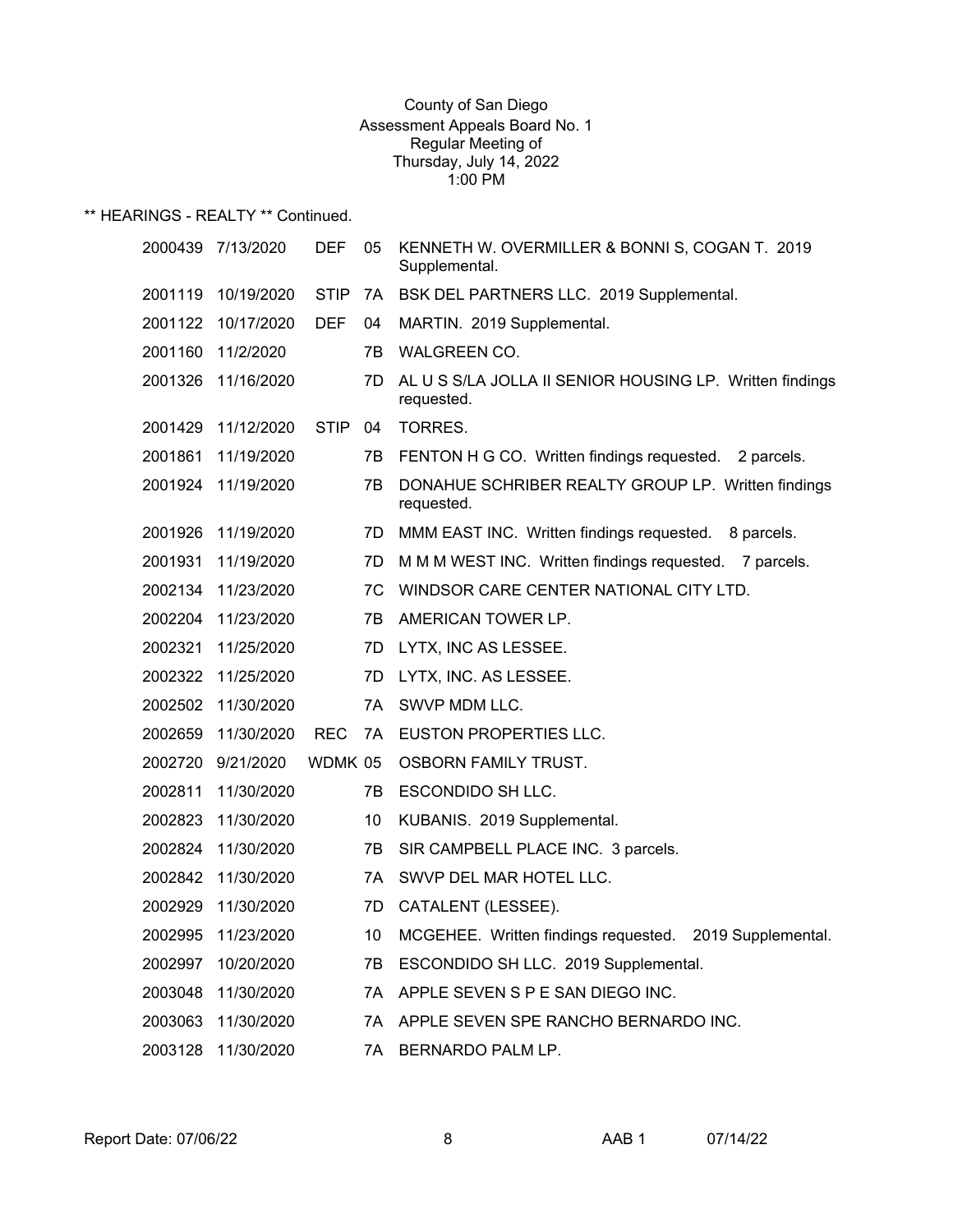| 2003348 | 11/30/2020         | <b>DOK</b>  | 7A  | FPA5 HOTEL METRO LLC. 3 parcels.                                      |
|---------|--------------------|-------------|-----|-----------------------------------------------------------------------|
| 2003446 | 11/25/2020         |             | 7C  | EGP 2297 OTAY LLC.                                                    |
| 2003458 | 11/30/2020 WDPH 7B |             |     | VISTA LUCKY LLC. 3 parcels.                                           |
| 2003486 | 11/30/2020         |             |     | WDPH 7B SUPER VALU/NEW ALBERTSONS&SUBS (LESSEE).                      |
|         | 2003548 3/8/2021   | WDPH 7A     |     | SVF RICHMAN THIRTEENTH ST SD LLC. 2015 Supplemental. 8<br>parcels.    |
| 2003577 | 11/30/2020         |             | 7B  | CLUBCORP GOLF OF CALIFORNIA LLC.                                      |
| 2003579 | 11/30/2020         |             | 7B  | CLUBCORP SHADOW RIDGE GOLF CLUB INC. 7 parcels.                       |
| 2003621 | 11/30/2020         | <b>STIP</b> | 7B  | B R E 3261 LIONSHEAD OWNER LLC.                                       |
| 2003622 | 11/30/2020         | WDPH 7B     |     | B R E 3193 LIONSHEAD OWNER LLC.                                       |
| 2003628 | 11/30/2020         | <b>DOK</b>  | 7A  | C I P POWAY LLC.                                                      |
| 2003631 | 11/30/2020         | WDPH 7B     |     | NO MAN IS AN ISLAND LLC. 2 parcels.                                   |
| 2003634 | 11/30/2020         | WDPH 7B     |     | C W H Q CARLSBAD LLC.                                                 |
| 2003640 | 12/24/2020         |             | 10  | DEBOLT HOLDINGS LLC. Written findings requested.                      |
| 2003641 | 12/24/2020         |             | 10  | DEBOLT HOLDINGS LLC. Written findings requested.                      |
| 2003642 | 12/24/2020         |             | 10  | DEBOLT INTERVIVOS TRUST 4-7-81 ET. AL. Written findings<br>requested. |
| 2003703 | 11/30/2020         | <b>STIP</b> | 7B  | T-C FORUM AT CARLSBAD, LLC.                                           |
| 2003744 | 11/30/2020         | <b>DOK</b>  | 7A  | R C PLAZA I LLC C/O CAPSTONE ADVISORS. 4 parcels.                     |
| 2003760 | 11/30/2020         |             | 7A  | CARMEL MOUNTAIN PAD LLC.                                              |
| 2003761 | 11/30/2020         |             | 7A  | CARMEL MOUNTAIN PAD LLC.                                              |
| 2003762 | 11/30/2020         |             | 7A  | CARMEL MOUNTAIN PAD LLC.                                              |
| 2003763 | 11/30/2020         |             | 7A  | PACIFIC CARMEL MOUNTAIN HOLDINGS LP.                                  |
| 2003764 | 11/30/2020         |             | 7A  | PACIFIC CARMEL MOUNTAIN HOLDINGS LP.                                  |
| 2003775 | 11/30/2020         |             | 7A. | PACIFIC CARMEL MOUNTAIN HOLDINGS LP.                                  |
| 2003776 | 11/30/2020         |             | 7A  | PACIFIC CARMEL MOUNTAIN HOLDINGS LP.                                  |
| 2003777 | 11/30/2020         |             | 7A  | PACIFIC CARMEL MOUNTAIN HOLDINGS LP.                                  |
| 2003778 | 11/30/2020         | WDPH 7C     |     | PACIFIC CARMEL MOUNTAIN HOLDINGS LP.                                  |
| 2003779 | 11/30/2020         | WDPH 7C     |     | PACIFIC CARMEL MOUNTAIN HOLDINGS LP.                                  |
| 2003780 | 11/30/2020         |             | 7A  | DEL SUR TC LLC. 5 parcels.                                            |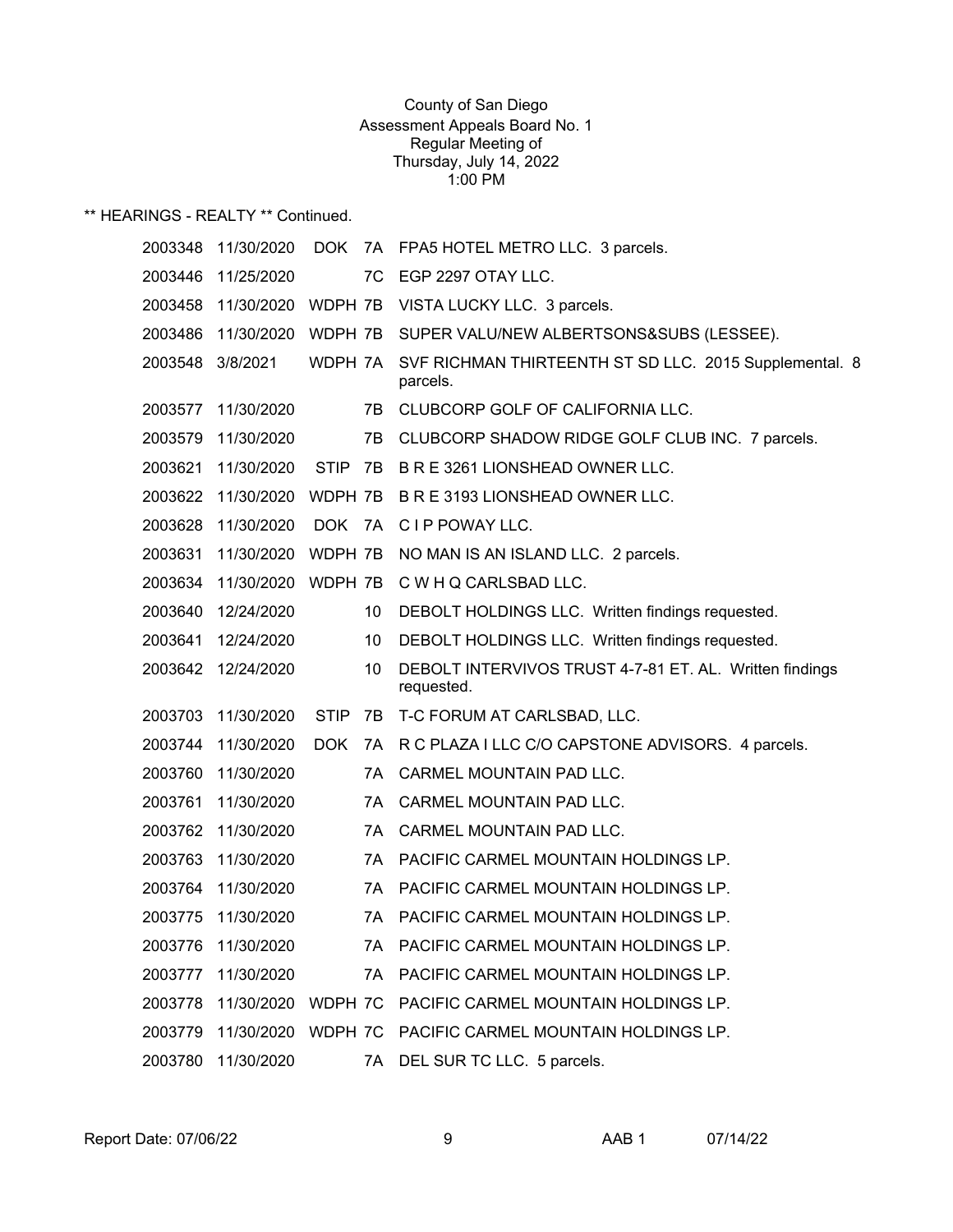|         |                    |                   | LA COSTA TOWN CENTER LLC. 15 parcels.                                 |
|---------|--------------------|-------------------|-----------------------------------------------------------------------|
| 2003785 | 11/30/2020         | 7A                | PACIFIC CARMEL MOUNTAIN HOLDINGS LP.                                  |
| 2003786 | 11/30/2020         | 7A                | PACIFIC CARMEL MOUNTAIN HOLDINGS LP.                                  |
| 2003787 | 11/30/2020         | 7A                | PACIFIC CARMEL MOUNTAIN HOLDINGS LP.                                  |
| 2003788 | 11/30/2020         | 7A                | PACIFIC CARMEL MOUNTAIN HOLDINGS LP.                                  |
| 2003789 | 11/30/2020         | 7Α                | PACIFIC CARMEL MOUNTAIN HOLDINGS LP.                                  |
| 2003790 | 11/30/2020         | 7A                | PACIFIC CARMEL MOUNTAIN HOLDINGS LP.                                  |
| 2003791 | 11/30/2020 WDPH 7C |                   | PACIFIC CARMEL MOUNTAIN HOLDINGS LP.                                  |
| 2003792 | 11/30/2020         | 7A.               | PACIFIC CARMEL MOUNTAIN HOLDINGS LP.                                  |
| 2003793 | 11/30/2020         | WDPH 7C           | PACIFIC CARMEL MOUNTAIN HOLDINGS LP.                                  |
| 2003794 |                    |                   | 11/30/2020 WDPH 7C PACIFIC CARMEL MOUNTAIN HOLDINGS LP.               |
| 2003795 | 11/30/2020         | 7A -              | CARMEL MOUNTAIN PAD LLC.                                              |
| 2003796 | 11/30/2020         | 7A                | PACIFIC CARMEL MOUNTAIN HOLDINGS LP.                                  |
| 2003978 | 11/30/2020         | DOK.<br>7A        | F6HILL LLC. Written findings requested.                               |
| 2004001 | 11/20/2020         | <b>STIP</b><br>04 | CRAWFORD. 2019 Supplemental.                                          |
| 2004035 | 11/30/2020         | 7A                | <b>GREENWOOD HOLDINGS LLC.</b>                                        |
|         | 2004037 11/30/2020 | 7A                | AMERICAN MULTI CINEMA, AFFECTED PARTY. Written findings<br>requested. |
| 2004041 | 11/30/2020         | 7A                | TECH WAY HOTEL LP.                                                    |
| 2004042 | 11/30/2020         | 7A                | TECH WAY HOTEL LP.                                                    |
| 2004043 | 11/24/2020 WDVC 10 |                   | STUBBS.                                                               |
| 2004044 | 11/30/2020         | 10                | KEEHN. Written findings requested.                                    |
| 2004063 | 11/23/2020         | <b>STIP</b><br>7D | CVS HEALTH. Written findings requested.                               |
| 2004094 | 11/30/2020         | 7A                | SNH/LTA PROPERTIES TRUST. 4 parcels.                                  |
| 2004096 | 11/30/2020         | 7A                | XHR CARLSBAD LLC. 10 parcels.                                         |
| 2004125 | 11/25/2020         | 7A                | KOHLS INC AS LESSEE. Written findings requested.                      |
| 2004132 | 12/29/2020         | 10                | ROBERT CHALABEE & EIVAN M. MAROKI. 2019 Supplemental.                 |
| 2004133 | 12/17/2020         | 10                | ARE-SD REGION NO 63 LLC, LESSOR.                                      |
| 2004134 | 12/17/2020         | 10                | ARE-SD REGION NO 63 LLC, LESSOR.                                      |
|         |                    |                   |                                                                       |